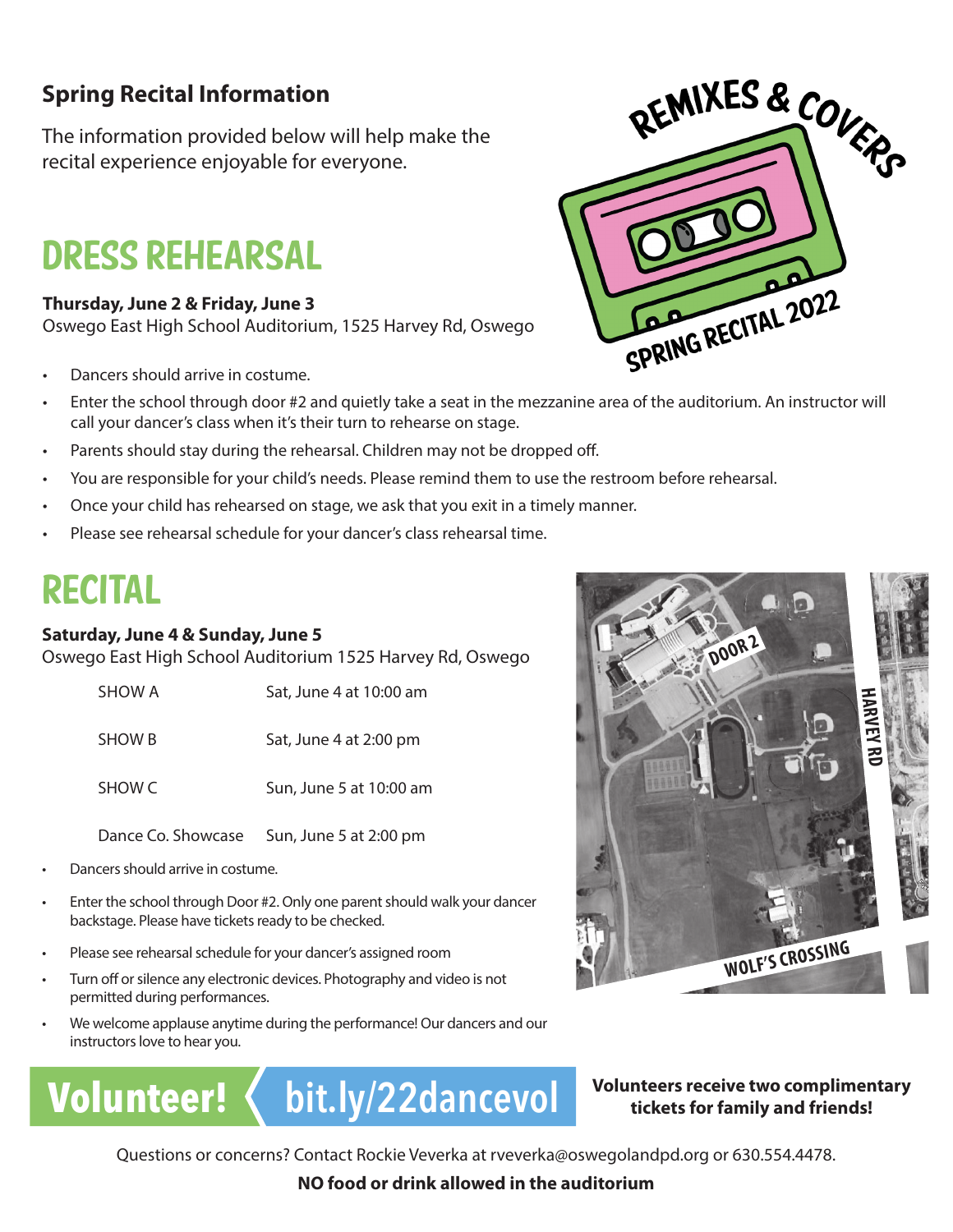| <b>SHOW A.</b> SAFURDAI, SUNL TAL TO, OU AM |                             |                   |                                |             |
|---------------------------------------------|-----------------------------|-------------------|--------------------------------|-------------|
| <b>Class</b>                                | <b>Recital Arrival Time</b> | <b>Instructor</b> | <b>Rehearsal Day</b><br>& Time | <b>Room</b> |
| Advanced Jazz-Lyrical: Mon 6:55 PM          | 9:00 AM                     | Ms. Ally G.       | June 3, 5:30 PM                |             |
| Ballet-Hip Hop: Thurs 6:05 PM               | 9:15 AM                     | Ms. Ally G.       | June 3, 5:20 PM                | J105        |
| Beginner Jazz-Lyrical: Wed 5:35 PM          | 9:15 AM                     | Ms. Ally G.       | June 2, 7:00 PM                | J105        |
| Boys Hip Hop: Sun 11:10 AM                  | 9:30 AM                     | Ms. McKenna       | June 3, 6:00 PM                | J104        |
| Galaxy Cheer - Sparks: Sun 10:30 AM         | 9:30 AM                     | Ms. Ally W.       | June 3, 4:30 PM                | J104        |
| Intermediate Ballet: Mon 5:50 PM            | 9:00 AM                     | Ms. Ally G.       | June 2, 7:20 PM                | J105        |
| Jr. Hip Hop-Ballet: Wed 5:50 PM             | 9:30 AM                     | Ms. Rachel        | June 3, 5:40 PM                | J104        |
| Jr. Hip Hop-Poms: Wed 6:40 PM               | 9:30 AM                     | Ms. Rachel        | June 3, 5:00 PM                | J104        |
| Perform with Your Dancer!                   | Arrive with weekly class    |                   | June 3, 6:50 PM                |             |
| Pointe: Sun 8:30 AM                         | 9:00 AM                     | Ms. Bella         | June 2, 7:30 PM                |             |
| Pre Ballet: Mon 10:05 AM                    | 9:30 AM                     | Ms. Sheila        | June 2, 5:00 PM                | J102        |
| Pre Ballet: Tues 4:45 PM                    | 9:30 AM                     | Ms. Emma          | June 2, 5:20 PM                | J102        |
| Pre Ballet-Tap: Wed 4:45 PM                 | 9:30 AM                     | Ms. Ally G.       | June 2, 6:10 PM                | J102        |

### **SHOW A:** SATURDAY, JUNE 4 AT 10:00 AM

## **SHOW B:** SATURDAY, JUNE 4 AT 2:00 AM

| <b>Class</b>                                       | <b>Recital Arrival Time</b> | <b>Instructor</b> | <b>Rehearsal Day</b><br>& Time | <b>Room</b> |
|----------------------------------------------------|-----------------------------|-------------------|--------------------------------|-------------|
| Adult Tap: Mon 8:00 PM                             | 1:15 PM                     | Ms. Ally G.       | June 3, 6:40 PM                | B160        |
| Advanced Hip Hop: Thurs 4:45 PM                    | $1:00$ PM                   | Ms. Rockie        | June 3, 4:50 PM                | B160        |
| Advanced Teen Ballet: Sun 9:20 AM                  | 1:00 PM                     | Ms. Bella         | June 3, 6:10 PM                |             |
| Beginner Ballet: Tues 5:35 PM                      | $1:15$ PM                   | Ms. Emma          | June 2, 6:20 PM                | J105        |
| Beginner Hip Hop: Sun 9:00 AM                      | 1:15 PM                     | Ms. McKenna       | June 3, 6:20 PM                | J105        |
| Beginner-Intermediate Jazz-Lyrical:<br>Wed 6:40 PM | 1:00 PM                     | Ms. Ally G.       | June 2, 7:50 PM                | J105        |
| Galaxy Cheer - Shooting Stars: Sun<br>9:15 AM      | 1:30 PM                     | Ms. Ally W.       | June 3, 4:40 PM                | J104        |
| Intermediate Tap: Thurs 7:10 PM                    | 9:00 AM                     | Ms. Ally G.       | June 2, 6:50 PM                |             |
| Jr. Hip Hoppers: Thurs 4:45 PM                     | 1:30 PM                     | Ms. Emma          | June 2, 5:50 PM                | J102        |
| Lil' Poppers: Sat 11:00 AM                         | 1:30 PM                     | Ms. Bri           | June 2, 4:50 PM                | J104        |
| Perform with Your Dancer!                          | Arrive with weekly class    |                   | June 3, 7:00 PM                |             |
| Pre Ballet: Sat 10:10 AM                           | 1:30 PM                     | Ms. Bri           | June 2, 4:40 PM                | J104        |
| Pre Ballet: Thurs 5:35 PM                          | 1:30 PM                     | Ms. Emma          | June 2, 5:30 PM                | J102        |
| Pre Ballet-Tap: Thurs 10:50 AM                     | 1:30 PM                     | Ma. Sheila        | June 2, 5:10 PM                | J102        |